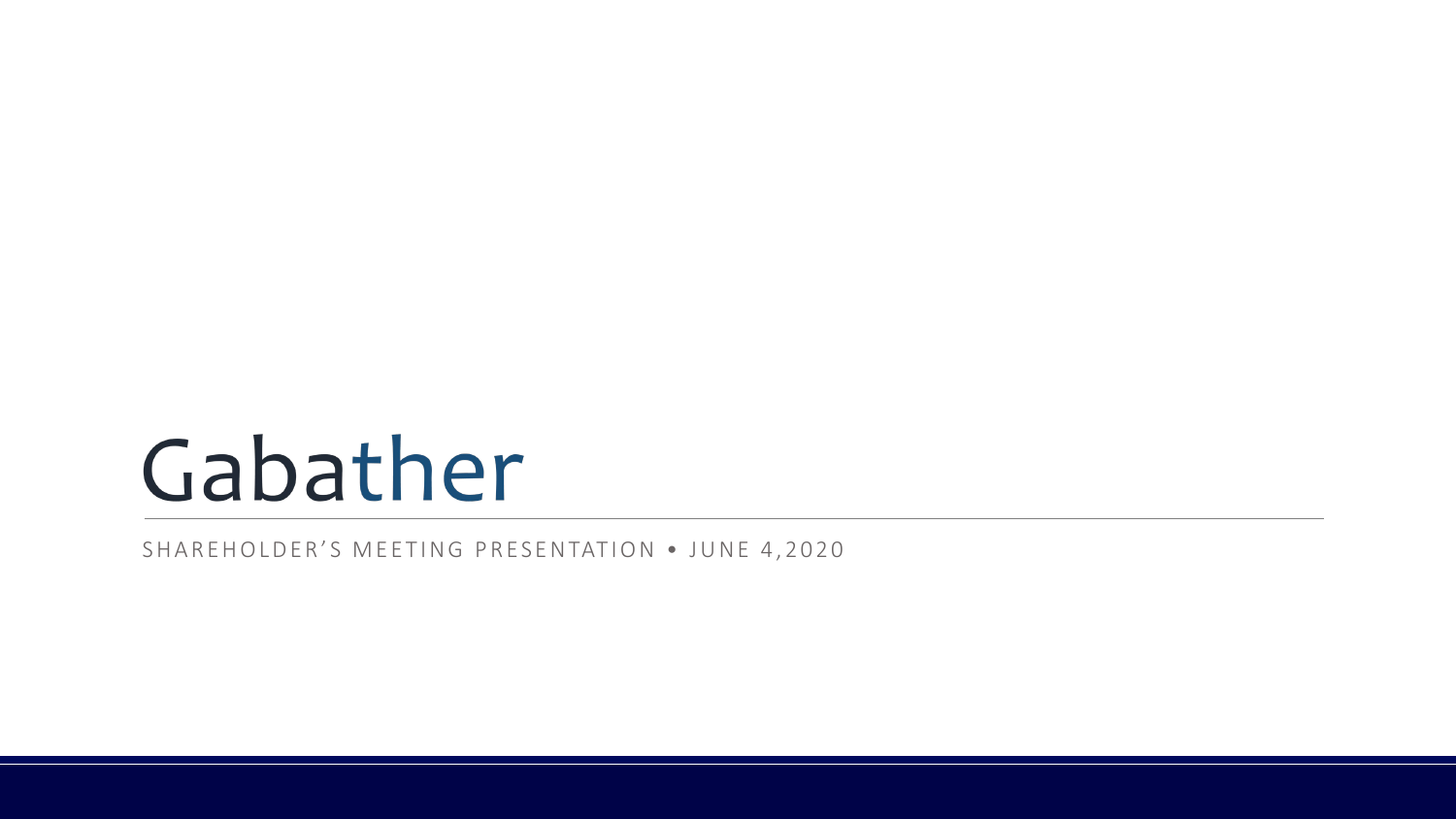## The GABA $_{\text{A}}$  receptor as a drug target



- GABA the main inhibitory neurotransmitter system in the brain
- One target addressing several potential indications
- Gabather's lead drug candidate, GT-002, is a highly potent and selective  $GABA_A$  receptor modulator with a unique mechanism of action

Strong preclinical data for pro-cognitive, anti-depressant and anti-psychotic effects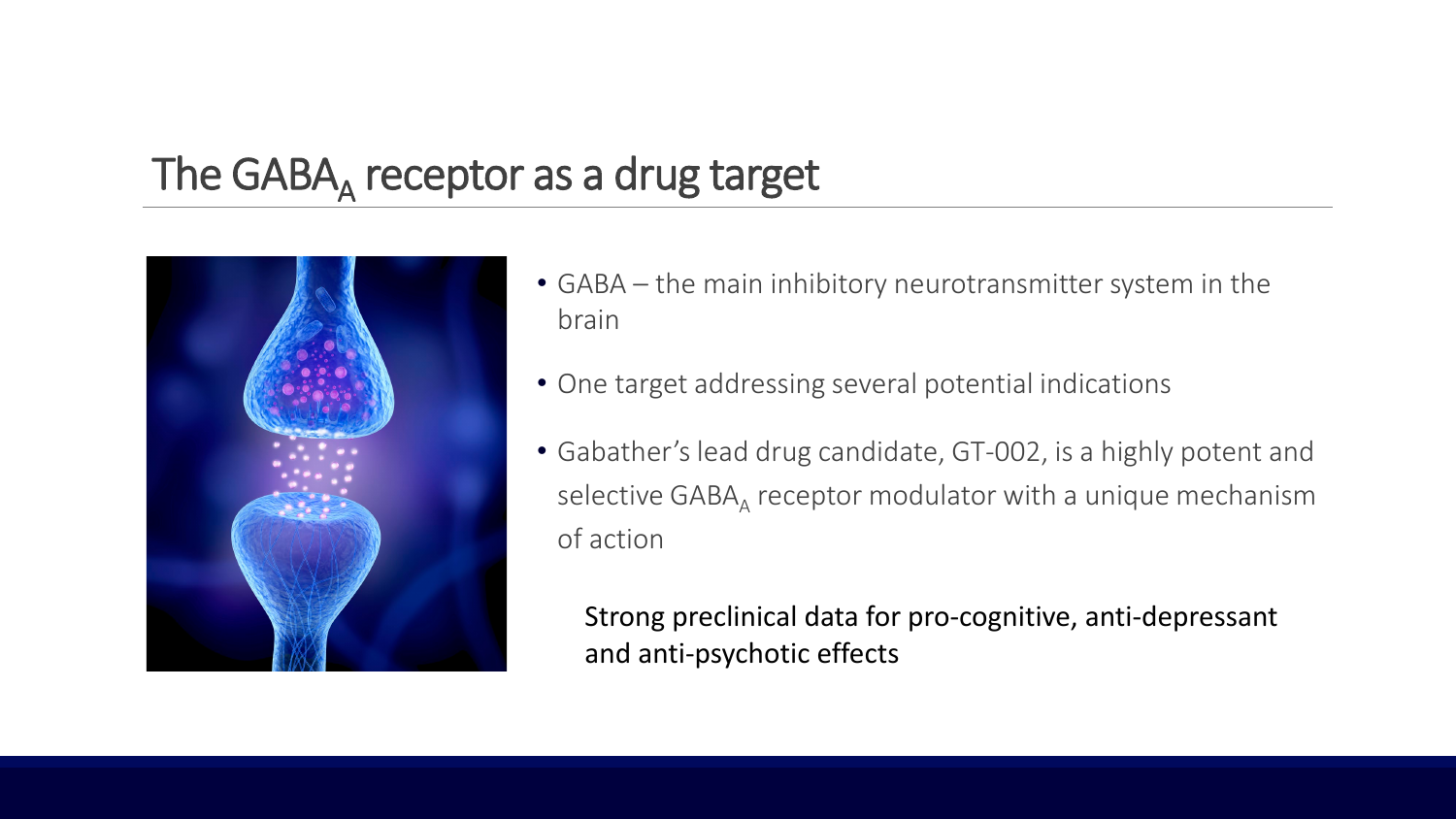## A brief update on Gabather's development

- Novel oral formulation in capsules patent application submitted
- Final data from SAD study of GT-002 reported:
	- o Good orally bioavailability and pharmacokinetic properties in humans
	- o Safe and well tolerated in humans
- Multiple ascending dose (MAD) study starting summer 2020
- Potential primary indication/patient group Mild Cognitive Impairment in Major Depressive Disorders
- In-house research program ongoing work on second patent group
- Company consolidation to the Södertälje site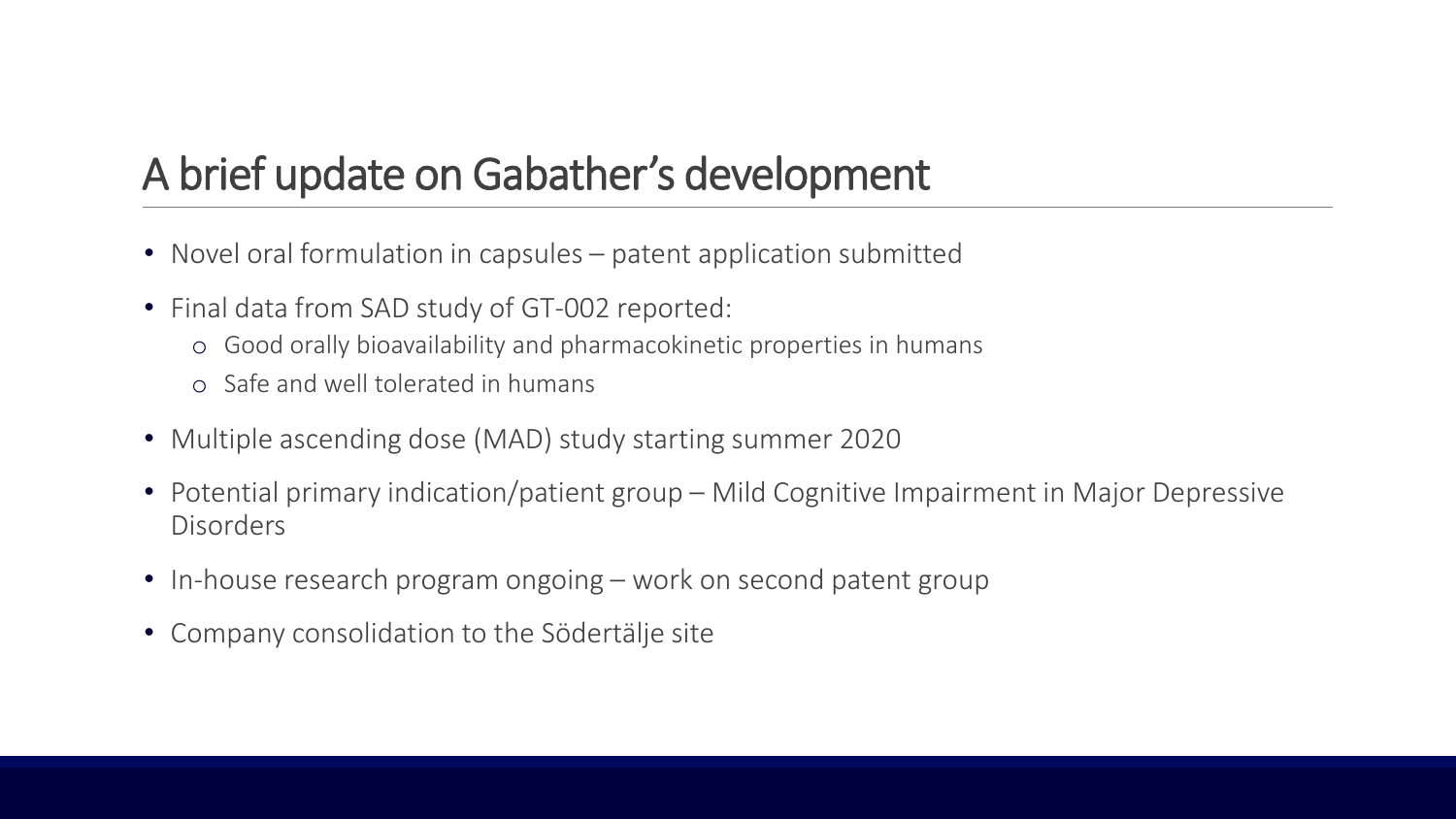# $GT-002$ : A GABA<sub> $\triangle$ </sub> receptor modulator with large potential

#### Gabather's drug candidate GT-002

• A novel pro-cognitive agent with social interaction enhancing properties and antipsychotic profile suggesting multiple indication potential

#### Market potential

- June 2018: Sage Therapeutics completed a \$575M phase 2 licensing deal with the GABA $_{\text{A}}$ receptor modulator, SAGE-217, for the treatment of postpartum depression (PPD)
- January 2019: SAGE announced the successful completion of phase 3 clinical trials with SAGE-217 in PPD
- Clinical trial in multiple indications ongoing top line data in 2021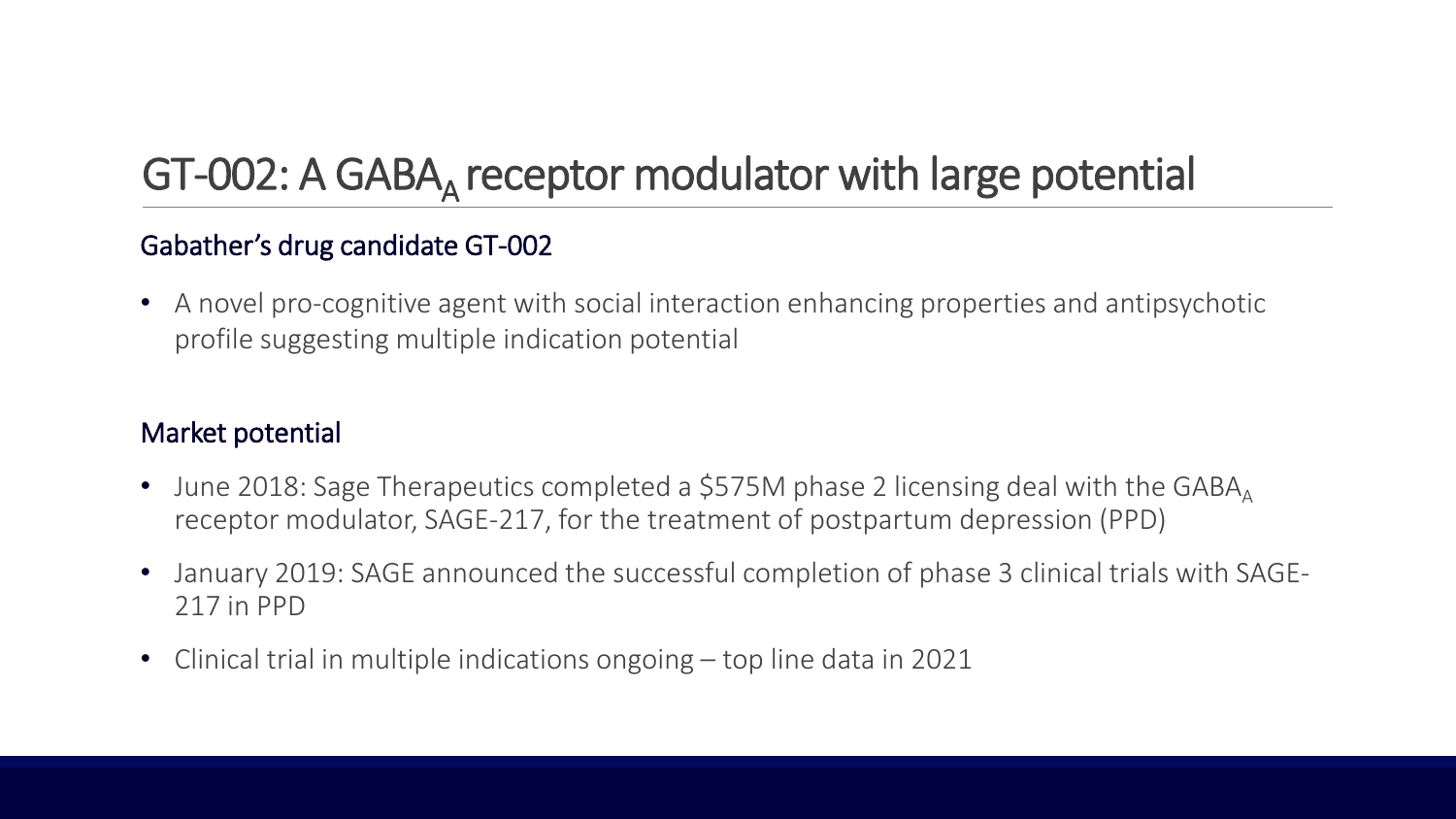## The Gabather road map

- Build a portfolio of CNS projects in different stages of development, all targeting the GABA $_A$ receptor
- Secure licensing deals with larger companies at well-defined points-in-time

|        | Discovery             | CD Selection | Pre-clinical | Phase 1a | Phase 1b/2a | Phase 2b   | Phase 3 |  |
|--------|-----------------------|--------------|--------------|----------|-------------|------------|---------|--|
| GT-002 | Cognitive Impairment  |              |              |          |             |            |         |  |
| GT-002 | Depression            |              |              |          |             | Partnering |         |  |
| GT-XXX | Autism/Pain/Psychosis |              |              |          |             |            |         |  |
|        |                       |              |              |          |             |            |         |  |